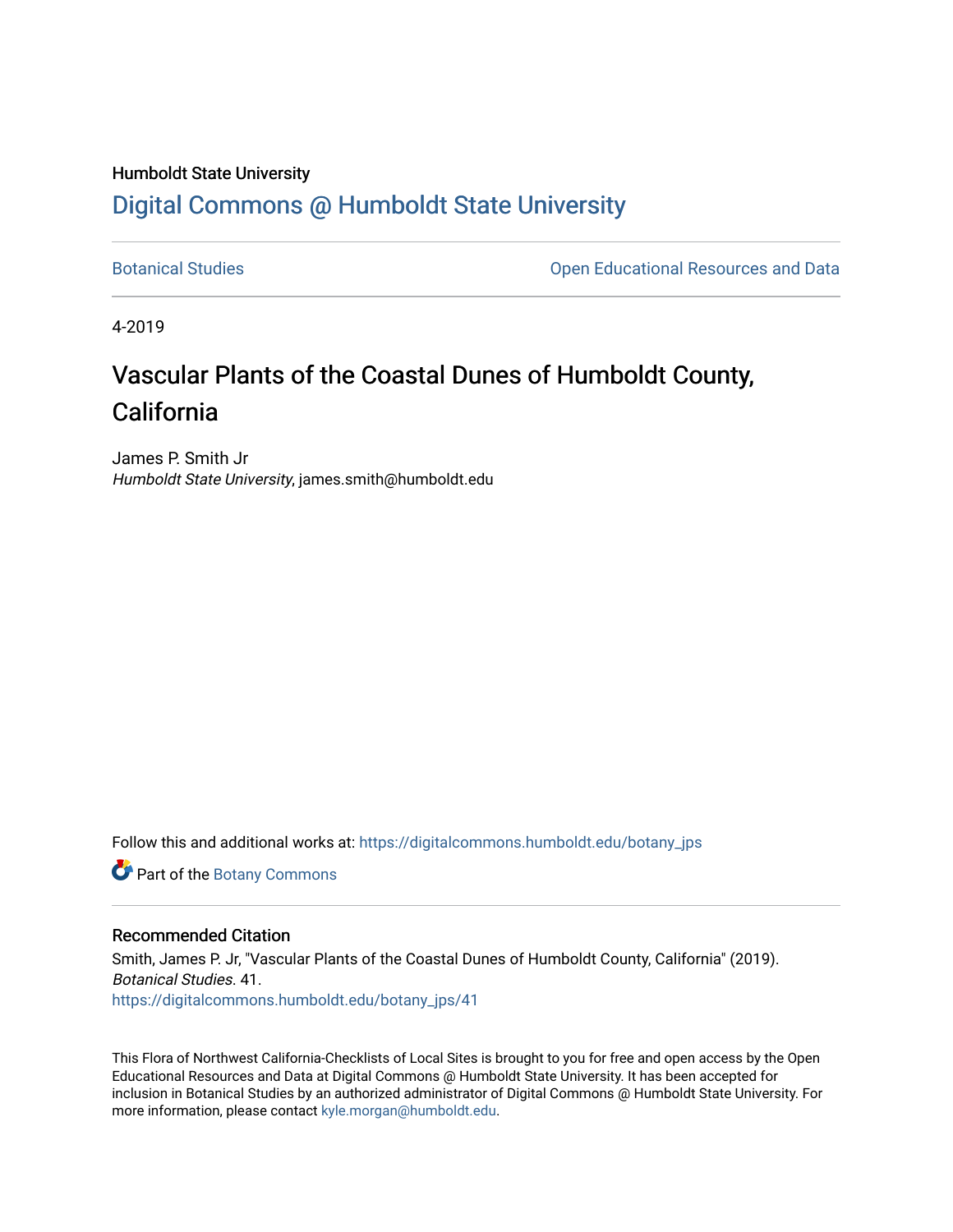# **VASCULAR PLANTS OF THE COASTAL DUNES OF HUMBOLDT COUNTY, CALIFORNIA**

**Compiled by James P. Smith, Jr. Professor Emeritus of Botany Department of Biological Sciences Humboldt State University Arcata, California**

**Ninth Edition • August 2019**

# **F E R N S**

*Dennstaedtiaceae* **— Bracken Fern Family** *Pteridium aquilinum* var. *pubescens* • Bracken fern

*Ophioglossaceae* **— Adder's-tongue Family** *Botrychium multifidum* • Leathery grape fern

*Polypodiaceae* **— Polypody Family** *Polypodium californicum* • California polypody *Polypodium glycyrrhiza* • Licorice fern *Polypodium scouleri* • Coast polypody

*Pteridaceae* **— Brake Fern Family** *Polystichum munitum* • Western sword fern *Pentagramma triangularis* • Goldback fern

# **C O N I F E R S**

*Pinaceae* **— Pine Family** *Abies grandis* • Grand fir *Picea sitchensis* • Sitka spruce *Pinus contorta* var. *contorta* • Beach pine *Pseudotsuga menziesii* var. *menziesii* • Douglas-fir *Tsuga heterophylla* • Western hemlock

# **F L O W E R I N G P L A N T S**

**Aizoaceae — Ice Plant Family** *Carpobrotus aequilaterus* • Sea-fig *Carpobrotus edulis* • Hottentot-fig

**Amaranthaceae — Amaranth or Pigweed Family** *Chenopodium album* • Lamb's quarters *Chenopodium polyspermum* • Many-seeded goosefoot *Salicornia depressa* • Glasswort, pickle weed

*Amaryllidaceae* **— Onion or Amaryllis Family** *Allium unifolium* **•**One-leaved onion

**Anacardiaceae — Cashew Family** *Toxicodendron diversilobum* • Poison-oak

**Apocynaceae — Dogbane or Milkweed Family** *Vinca major* • Greater periwinkle

**Aquifoliaceae — Holly Family** *Ilex aquifolium* • English holly

**Araceae — Aroid or Philodendron Family** *Lysichiton americanum* • Skunk-cabbage *Zantedeschia aethiopica* • Calla-lily

**Araliacea — Ginseng Family** *Hedera helix* • English ivy

*Asparagaceae* **— Hyacinth Family** *Brodiaea terrestris* ssp. *t.* • Dwarf brodiaea *Maianthemum dilatatum* • False lily-of-the-valley

**Betulaceae — Birch Family** *Alnus rubra* • Red or Oregon alder

**Boraginaceae — Borage Family** *Cryptantha leiocarpa* \* • Coast cryptantha

**Buddlejaceae — Butterfly Bush Family** *Buddleja davidii* • Butterfly bush, summer-lilac

**Caprifoliaceae — Honeysuckle Family** *Linnaea borealis* ssp. *longiflora* • Twin flower *Lonicera involucrata* • Honeysuckle, twinberry

**Caryophyllaceae — Carnation or Pink Family** *Cardionema ramosissima* • Sand mat *Cerastium glomeratum* • Mouse-ear chickweed *Polycarpon tetraphyllum* • Four-leaved allseed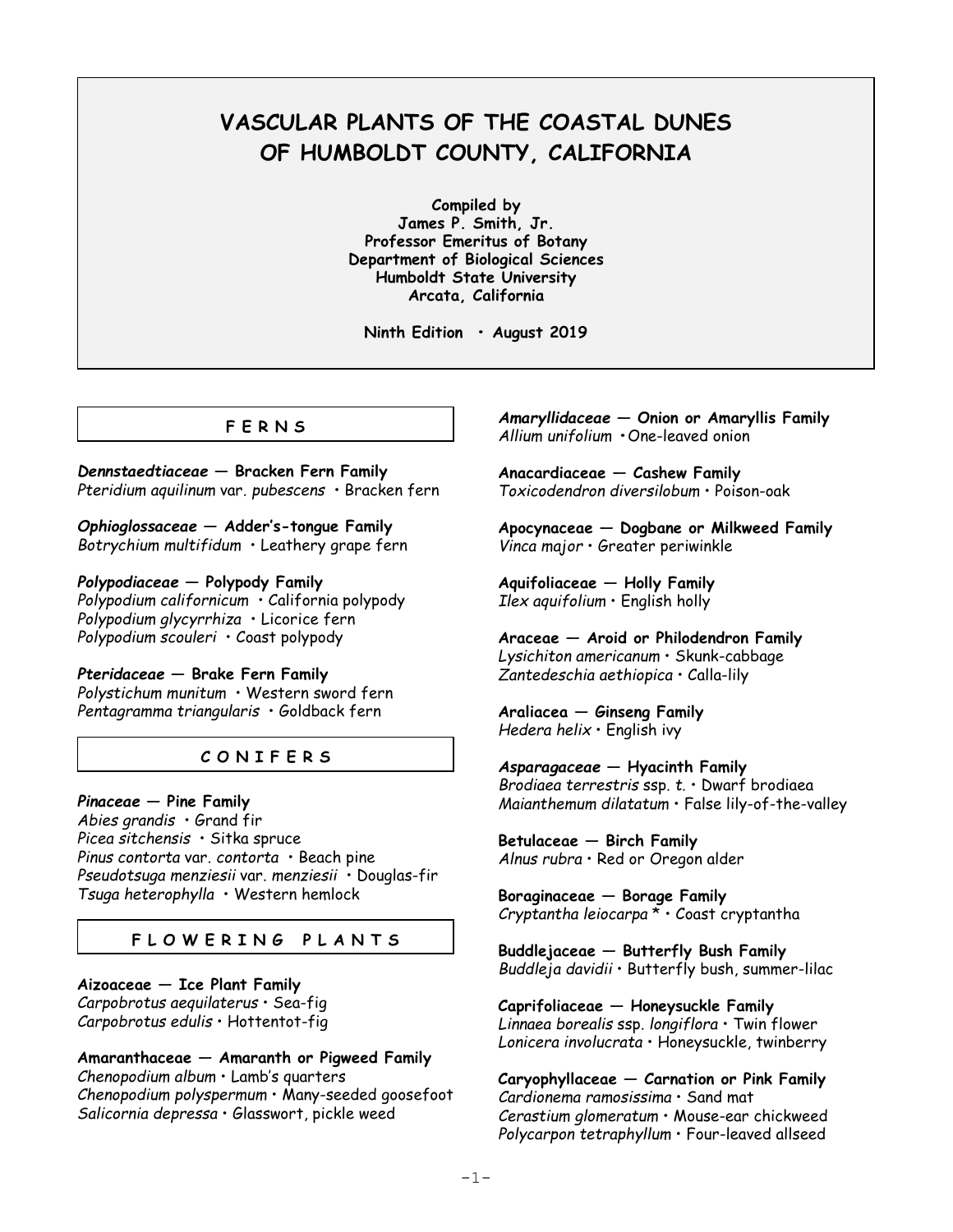*Sagina decumbens* ssp. *occidentalis •* Pearlwort *Silene gallica* • Common catchfly *Spergula arvensis* • Corn spurry *Stellaria littoralis* • Beach starwort

# **Compositae — Sunflower or Aster Family**

*Achillea millefolium* • Common yarrow *Agoseris grandiflora* • Big-flowered agoseris *Ambrosia chamissonis* • Beach bur *Anaphalis margaritacea* • Pearly everlasting *Artemisia pycnocephala* • Beach sage *Baccharis pilularis* • Dwarf baccharis *Bellis perennis* • English daisy *Cirsium vulgare* • Bull thistle *Cotula australis* • Australian brass buttons *Cotula coronopifolia* • Common brass buttons *Erigeron glaucus* • Seaside daisy *Gnaphalium palustre* • Lowland cudweed *Gnaphalium purpureum* • Purple cudweed *Gnaphalium stramineum* • Cotton batting plant *Hesperevax sparsiflora* • Dwarf cudweed *Hieracium albiflorum* • White hawkweed *Hypochoeris glabra* • Smooth cat's-ear *Hypochoeris radicata* • Hairy cat's-ear *Layia carnosa* • Beach layia *Leontodon taraxacoides* • Lesser hawkbit *Leucanthemum vulgare* • Ox-eye daisy *Logfia gallica* • Narrow-leaved cotton-rose *Madia sativa* • Chilean tarweed *Psilocarphus brevissimus* • Dwarf woolly-heads *Senecio elegans* • Purple ragwort *Senecio glomeratus* • Australian fireweed *Senecio minimus* • Coastal fireweed *Senecio vulgaris* • Common groundsel *Solidago simplex* • Dune groundsel *Soliva sessilis* • Prickly soliva *Sonchus oleraceus* • Common sow thistle *Symphyotrichum chilense* \* • Pacific-aster *Tanacetum bipinnatum* • Dune tansy

**Convolvulaceae — Morning Glory Family** *Calystegia soldanella* • Beach morning glory

# **Crassulaceae — Stonecrop Family** *Crassula aquatica* • Water pigmy

*Crassula connata* • Sand pigmy weed

# **Cruciferae — Mustard or Crucifer Family**

*Brassica rapa* • Black mustard *Cakile edentula* • California sea rocket *Cakile maritima* • Sea rocket *Cardamine oligosperma* • Few-seeded bitter cress *Coincya monensis* • Star mustard *Erysimum menziesii* \* • Menzies' wallflower *Lepidium nitidum* • Common pepper-grass *Lobularia maritima* • Sweet alyssum *Raphanus raphanistrum* • Wild radish

# **Cyperaceae — Sedge Family**

*Carex obnupta* • Slough sedge *Carex pansa* • Sand dune sedge *Cyperus eragrostis* • Umbrella sedge *Eleocharis microstachya* • Pale spike-rush *Schoenoplectus californicus* • California bulrush

### **Dipsacaceae — Teasel Family** *Dipsacus sativus* • Teasel

### **Ericaceae — Heath Family**

*Arbutus menziesii* • Madrone *Arctostaphylos columbiana* • Manzanita *Arctostaphylos uva-ursi* • Bear-berry *Chimaphila umbellata* ssp. *occidentalis* • Pipsissiwa *Gaultheria shallon* • Salal *Vaccinium ovatum* • Evergreen huckleberry

# **Garryacea — Silk Tassel Family**

*Garrya elliptica* • Coast silk tassel

### **Geraniaceae — Geranium Family**

*Erodium cicutarium* • Red-stemmed filaree *Geranium dissectum* • Cut-leaved geranium *Geranium molle* • Dove's-foot geranium

# **Gramineae — Grass Family**

*Aira caryophyllea* • Silver hair grass *Aira praecox* • Little hair grass *Ammophila arenaria* • European beach grass *Anthoxanthum odoratum* • Sweet vernal grass *Avena fatua* • Wild oat *Briza maxima* • Rattlesnake grass *Briza minor* • Small quaking grass *Bromus diandrus* • Ripgut brome *Bromus hordeaceus* ssp. *hordeaceus* • Soft brome *Cortaderia selloana* ssp. *selloana* • Pampas grass *Dactylis glomerata* • Orchard grass *Deschampsia caespitosa* • Tufted hair grass *Elymus mollis* • American dune grass *Elymus* x *vancouverensis* • Vancouver wild rye *Festuca arundinacea* • Tall fescue *Festuca bromoides* • Six weeks fescue *Festuca microstachys* • Annual fescue *Festuca perennis* • Perennial rye grass *Festuca rubra* • Red fescue *Hierochloë occidentalis* • Vanilla grass *Holcus lanatus* • Velvet grass *Hordeum murinum* var. *leporinum* • Hare barley *Poa annua* • Annual blue grass *Poa confinis* • Dune blue grass *Poa douglasii* • Seashore blue grass *Poa macrantha* • Large-flowered sand-dune blue grass *Poa pratensis* • Kentucky blue grass *Polypogon maritimus* • Maritime beard grass *Polypogon monspeliensis* • Annual beard grass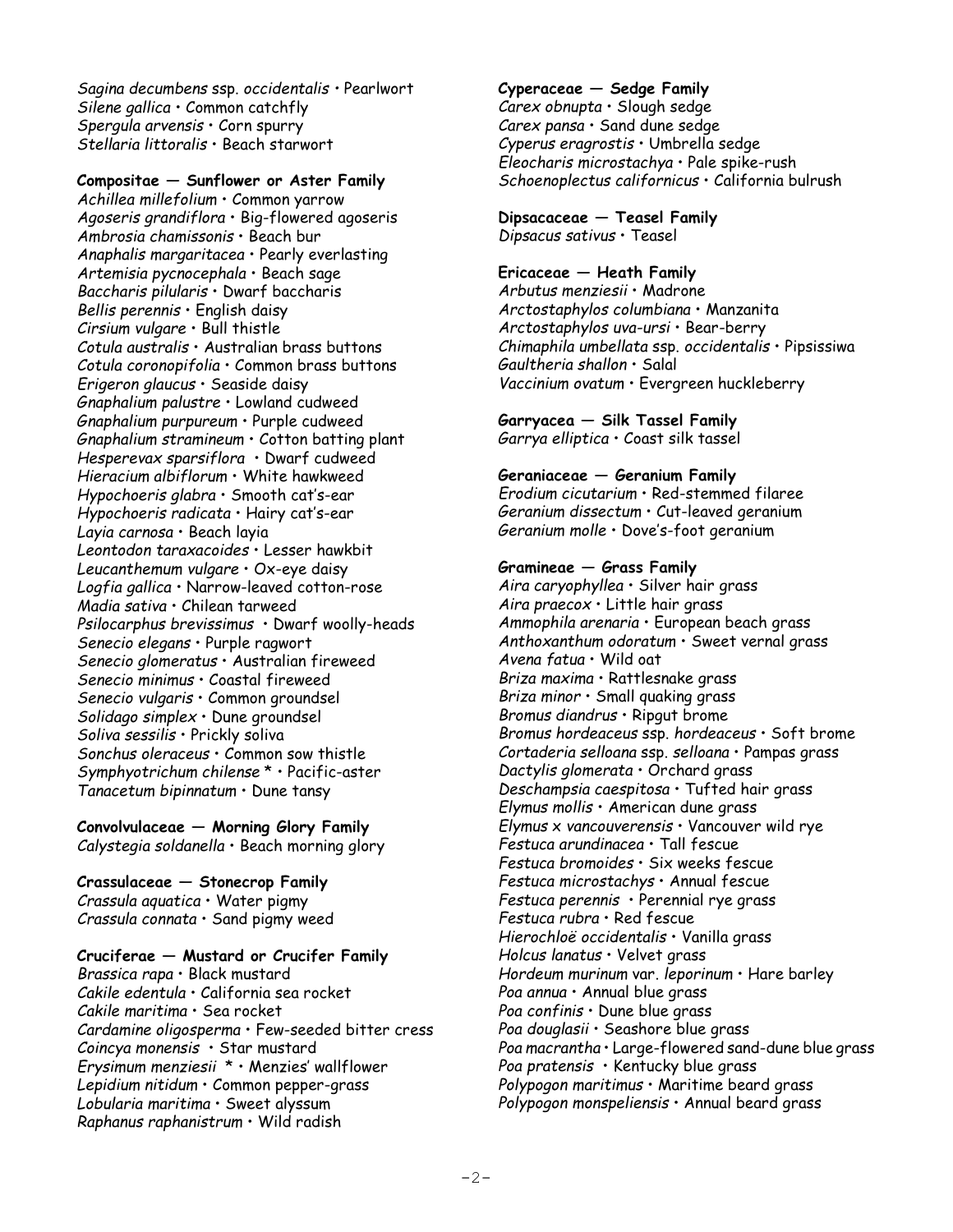**Grossulariaceae — Gooseberry Family** *Ribes menziesii* • Canyon gooseberry *Ribes sanguineum* var. *glutinosum* • Pink-flowered currant

**Hydrocotylaceae — Water-Parsnip** *Hydrocotyle ranunculoides* • Water-parsnip

#### **Juncaceae — Rush Family**

*Juncus bufonius* var. *bufonius* • Toad rush *Juncus effusus* var. *brunneus* • Bog rush *Juncus falcatus* • Falcate rush *Juncus lescurii* • Salt rush *Luzula subsessilis* • Wood rush

#### **Labiatae — Mint Family**

*Lamium purpureum* • Red dead-nettle *Prunella vulgaris* • Self-heal *Satureja douglasii* • Yerba buena *Stachys chamissonis* • Coast hedge-nettle

### **Leguminosae — Bean, Pea or Legume Family**

*Cytisus monspessulanus* • French broom *Cytisus scoparius* • Scotch broom *Lathyrus littoralis* • Beach pea *Lathyrus palustris* var. *palustris* • Marsh pea *Lotus micranthus* • Desert deer vetch *Lotus unifoliatus* var. *unifoliatus*

 • American bird's-foot *Lupinus arboreus* var. *arboreus* • Bush lupine *Lupinus bicolor* • Lindley's annual lupine *Lupinus littoralis* • Seashore lupine *Medicago polymorpha* • Bur clover *Trifolium dubium* • Suckling clover *Trifolium macraei* • Chile clover *Trifolium microcephalum* • Small-headed clover *Trifolium microdon* • Valparaiso clover *Trifolium wormskioldii* • Coast clover *Vicia hirsuta* • Hairy vetch *Vicia sativa* ssp. *nigra* • Narrow-leaved vetch *Vicia tetrasperma* • Slender tare

**Lemnaceae — Duckweed Family** *Lemna minuta* • Least duckweed *Lemna valdiviana* • Valdivia duckweed *Spirodela polyrhiza* • Common duckmeat *Spirodela punctata* • Dotted duckmeat

**Lythraceae — Loosestrife Family** *Lythrum hyssopifolia* • Loosestrife

**Montiacaceae — Miner's-Lettuce Family** *Calandrinia ciliata* • Red maids *Claytonia perfoliata* • Miner's-lettuce *Claytonia exigua* • Spring beauty

**Myricaceae — Sweet Gale Family** *Myrica californica* • California wax myrtle **Nyctaginaceae — Four O'clock Family** *Abronia latifolia* • Coastal sand-verbena *Abronia umbellata* ssp. *breviflora* • Sand-verbena

# **Onagraceae — Evening-Primrose Family**

*Camissonia cheiranthifolia* • Dune sun-cups *Camissonia strigulosa* • Sandy soil sun-cups *Chamerion angustifolium* • Fire weed *Clarkia davyi* • Davy's clarkia *Epilobium ciliatum* • Fringed willow herb

# **Orchidaceae — Orchid Family**

*Calypso bulbosa* • Calypso orchid *Goodyera oblongifolia* • Rattlesnake plantain *Neottia banksiana* • Northwestern twayblade *Piperia elegans* • Elegant piperia *Piperia transversa* • Royal rein orchid *Spiranthes romanzoffiana* • Hooded ladies'-tresses

**Papaveraceae — Poppy Family** *Eschscholzia californica* • California-poppy *Platystemon californicus* • Cream cups

**Pittosporaceae — Parchment Bark Family** *Pittosporum tenuifolium* • Tawhiwhi

**Plantaginaceae — Plantago or Plantain Family** *Plantago erecta* • Dwarf plantain *Plantago lanceolata* • English plantain

**Plumbaginaceae — Leadwort or Thrift Family** *Armeria maritima* ssp. *californica* • Sea thrift

**Polemoniaceae — Phlox Family** *Gilia millefoliata* • Many-leaved gilia *Navarretia squarrosa* • Skunkweed

**Polygonaceae — Knotweed or Smartweed Family** *Eriogonum latifolium* • Coast buckwheat *Polygonum paronychia* • Beach knotweed *Rumex acetosella* ssp. *acetosella* • Sheep sorrel *Rumex salicifolius* var. *crassus* • Willow dock *Rumex crispus* • Curly dock

**Primulaceae — Primrose Family** *Anagallis arvensis* • Scarlet pimpernel

**Ranunculaceae — Buttercup Family** *Myosurus minimus* • Tiny mousetail *Ranunculus muricatus* • Spiny-fruited buttercup *Ranunculus repens* • Low buttercup

**Rhamnaceae — Buckthorn Family** *Frangula purshiana* • Cascara

**Rosaceae — Rose Family** *Aphanes occidentalis* • Lady's mantle